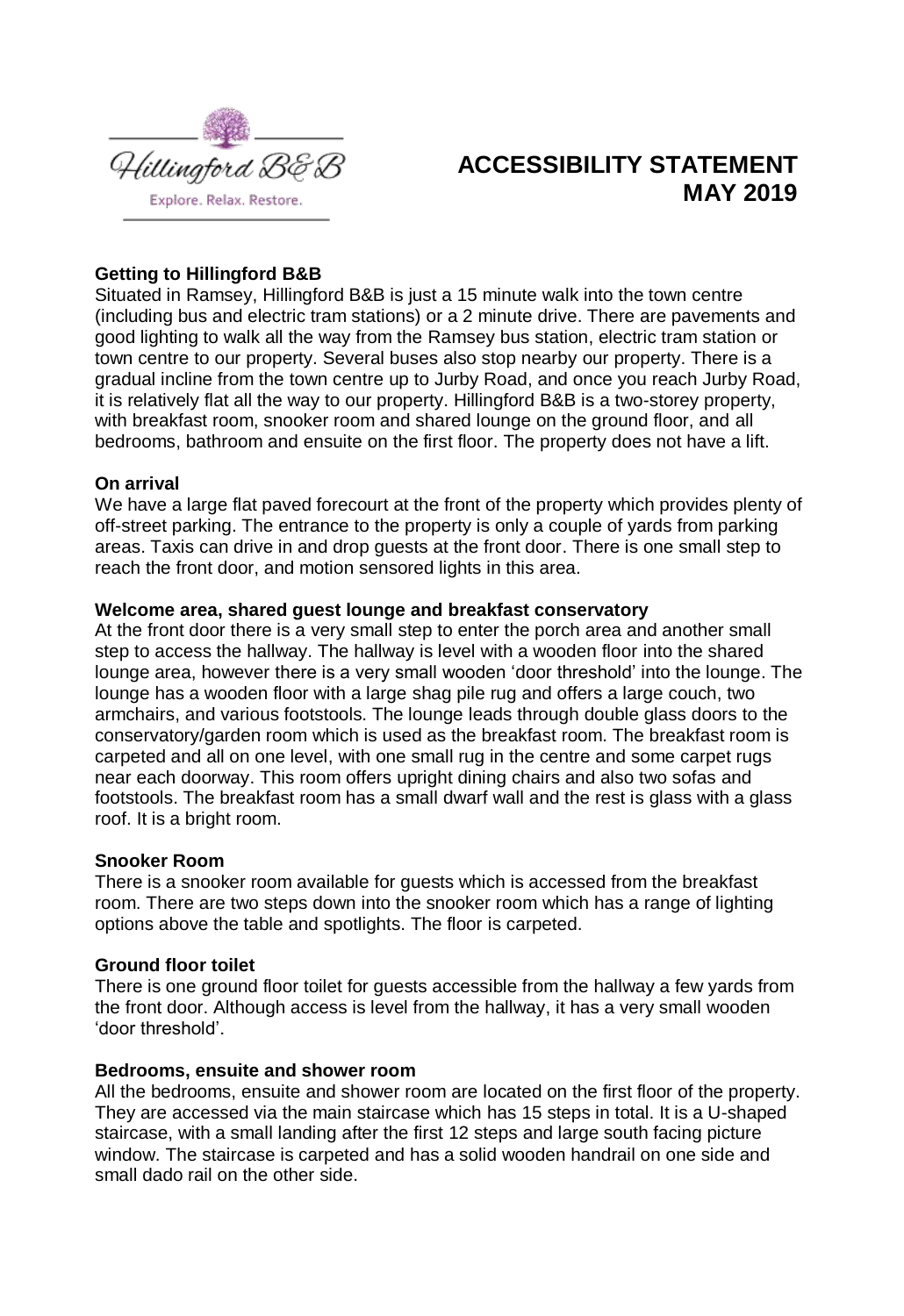## **Bedrooms:**

There are two bedrooms (North Barrule Room and Snaefell Room) which both have Smart TV internet, free wifi, hairdryer, tea and coffee making facilities, and dressing gowns.

## **North Barrule Room**

The North Barrule Room can be arranged as a superking or twin room with its own ensuite. It is on the first floor of the property close to the landing. The beds are divan beds with fabric headboards and the room is carpeted. This room is south facing over the garden with a large window so is very light. The window is fitted with a double blind: one is a blackout blind, the other is a 'voile' blind to offer privacy from the garden area, whilst allowing light into the room.

The bedroom has two bedside tables with reading lamps, a dressing table with a mirror and stool and also a full-length mirror. It has a central ceiling light and a magnification make up mirror.

The North Barrule room has a separate 'dressing' area with a large built in wardrobe providing hanging space and a chest of drawers. There is a door and two steps from the bedroom down to this area which is carpeted. This has a small frosted window with a shelf and bright ceiling light. There are also two long fluorescent strip lights in the wardrobe area providing good lighting. The dressing area leads through to a new ensuite shower room.

The ensuite has a walk-in shower with a fixed glass panel and 'flipper door' on one side, toilet, basin, long shelf, 'caddy' for toiletries and large landscape mirror above the sink. The mirror has LED lighting, charging sockets and a heated demister pad. There are no mobility aids fitted in this ensuite, however the shower has a large 120cm by 80cm nonslip shower tray. There is a heated towel rail and small radiator, with a laminate floor. The ensuite has bright ceiling spot lights, one of which is connected to a fan over the shower. This room has a small frosted window.

#### **Bedroom 2: Snaefell Room**

The Snaefell Room can be arranged as a superking or twin room. It is on the first floor of the property close to the landing. The beds are divan beds with fabric headboards and the room is carpeted. This room is south facing over the garden with a large window so is very light. The window is fitted with full length curtains and a voile roller blind to offer privacy from the garden area, whilst allowing light into the room.

The bedroom has two bedside tables with reading lamps, a dressing table with a mirror and stool and a large wardrobe with full length mirror, shelving and hanging space. It has a central ceiling light and a magnification make up mirror.

There is also a small console table for tea/coffee.

#### **Separate shower room**

The Snaefell Room has its own private separate shower room which is a couple of yards opposite the bedroom in the same corridor. Access is all on one level. This room is fitted with a large walk in shower with single panel of glass, toilet and basin with drawer. There is a cabinet above the sink which has LED lighting and heated demister mirror operated by a sensor. There is a large heated towel radiator. There are no mobility aids fitted in this room, however the shower has a very large 170cm by 90cm non-slip shower tray.